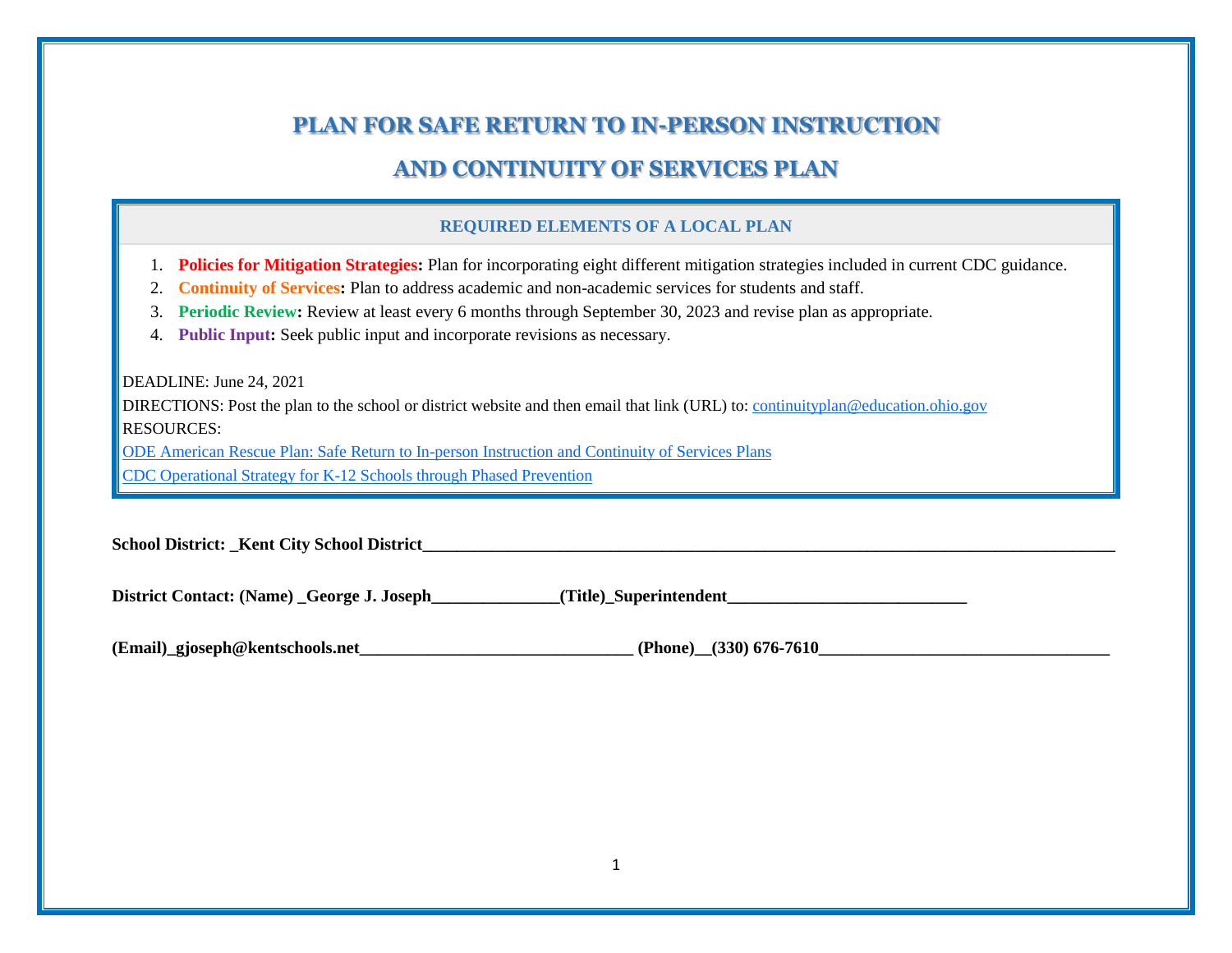### **POLICIES FOR INCORPORATING MITIGATION STRATEGIES**

Describe to what extent the following policies have been adopted to incorporate the following [CDC Mitigation Strategies](https://www.cdc.gov/coronavirus/2019-ncov/community/schools-childcare/operation-strategy.html#anchor_1616080084165) and provide a description of any policies being implemented:

- Universal and correct wearing of masks **(We are requiring wearing of masks for summer school and extended learning for the summer of 2021. CDC guidelines for wearing masks will be provided.)**
- Physical distancing **(We are social distancing three to six feet when possible for summer school and extended learning for the summer of 2021. CDC guidelines will be followed for starting next school year for 2021-2022.)**
- Handwashing and respiratory etiquette **(We will continue to follow CDC guidelines for handwashing, wearing masks and social distancing of a minimum of three feet when starting the 2021-2022 school year.)**
- Cleaning and maintaining health facilities **(We will continue to follow guidelines for cleaning and maintaining healthy facilities as recommended.)**
- Improving ventilation **(We plan to upgrade our elementary school ventilation from 25% to 35% over the summer by installing new univents with factory installed bi-polar ionization devices in each classroom over the summer of 2021. Roosevelt High School will receive new univents with factory installed bi-polar ionization, along with a retro-fit bi-polar ionization for Stanton Middle School, Roosevelt High School and existing buildings in the district.)**
- Contact tracing in combination with isolation and quarantine, in collaboration with the state and local health departments **(We will continue to follow local health department and CDC guidelines for contact tracing, isolation and quarantine.)**
- Diagnostic and screening testing **(We will continue to follow local health department and CDC guidelines.)**
- Efforts to provide vaccinations to educators, other staff and eligible students **(We will continue to offer vaccination to eligible students and staff just as we have done in the past.)**
- Appropriate accommodations for children with disabilities with respect to the health and safety policies **(We will continue to follow local health department and CDC guidelines for appropriate accommodations and safety practices for students with disabilities.)**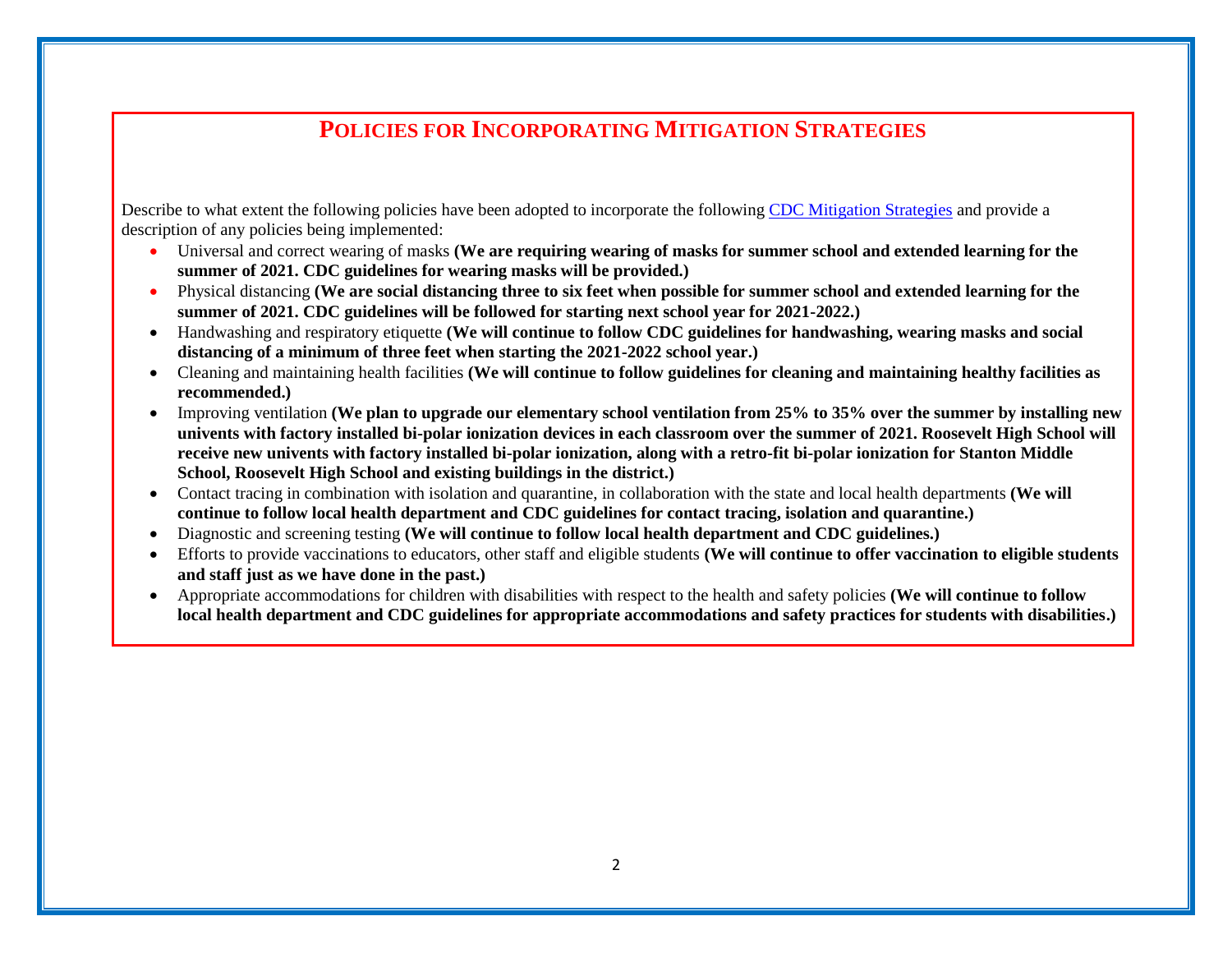# **PLAN TO ADDRESS CONTINUITY OF ACADEMIC AND NON-ACADEMIC SERVICES**

Describe how you will address continuity of services for students and staff, where needed, in the following areas:

- 1. Academic Services
	- Throughout Spring 2021, teacher teams developed action plans to allow for curriculum adjustments based on collective unfinished learning and to target the data sources to use in the fall to identify group and individual student learning needs. Plans include:
		- a process to monitor and adjust curriculum pacing and coverage, with careful attention to priority skills and standards as delineated by curriculum resources, ODE guidance, Renaissance guidance, and consultation with internal content specialists.
		- **a** plan to align assessment practices, with the goal of installing common unit assessments in SY 2021-22.
		- addressing gaps in student technology literacy as well as software and hardware needs for summer and the coming school year as we shift to 1:1 devices for students in grades 6-12.
			- These action plans incorporate these data sources at minimum:
				- Ohio State Tests:
				- Early Learning Assessment (PS)
			- Kindergarten Readiness Assessment (K, beginning of year)\*
				- Grade 3 Fall English Language Arts
					- Spring tests
				- Universal Screener/ Benchmark Assessments:
				- Acadience Reading (grades K-5, 3 times)\*
				- Renaissance Star Reading (grades 2-12, 3 times)\*
					- Renaissance Star Math (grades 2-12, 3 times)
				- Curriculum Based Grade level/ course assessments
					- Progress toward IEP and WEP goals
						- Non-Course Based measures:
							- Attendance
							- Social-Emotional reports
								- Grades
								- Graduation Plans

○ Five professional learning days have been built into the district calendar to accommodate all collaborative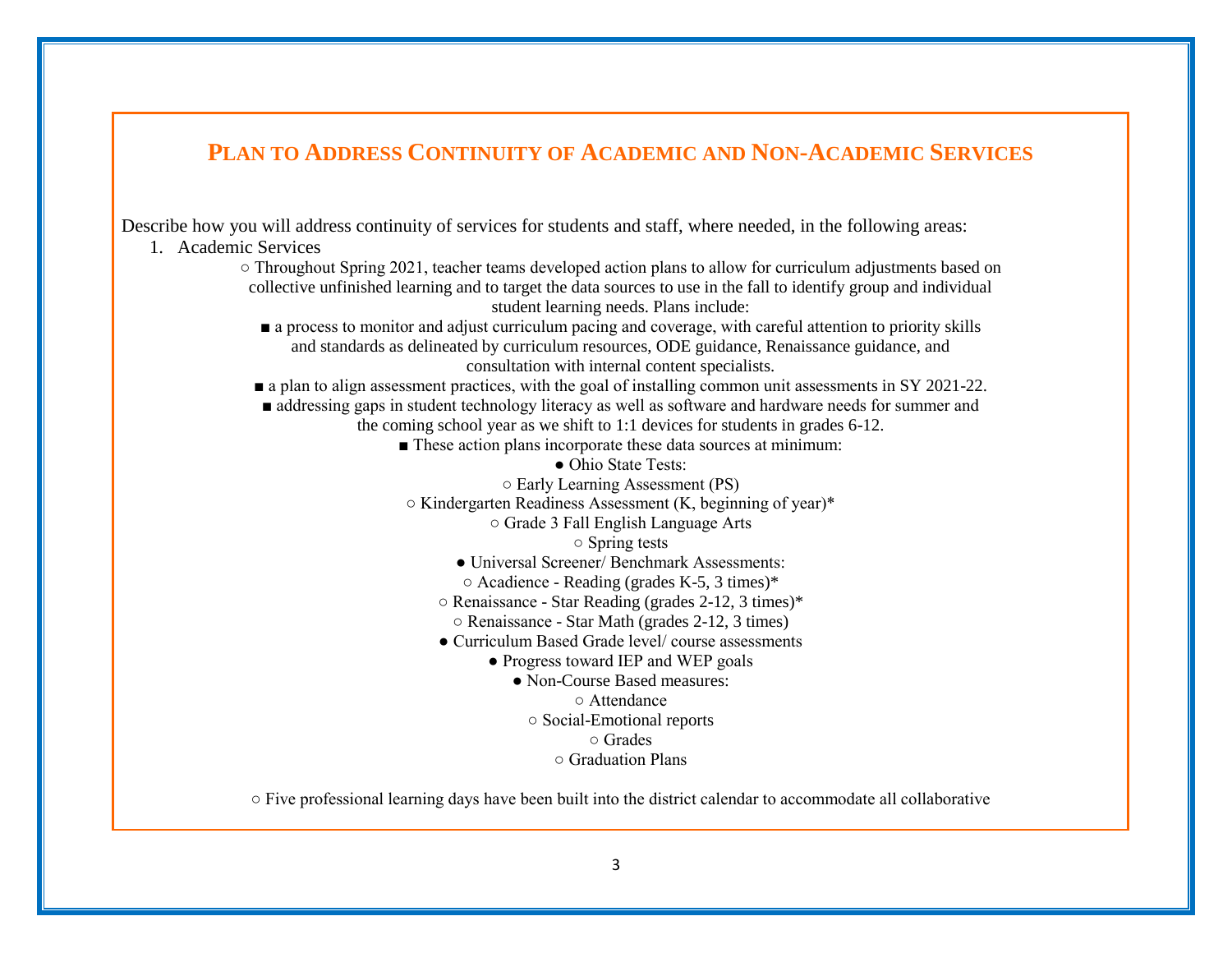learning and planning for the year. ○ Structured professional collaboration time will allow for teachers/ teacher teams to adjust curriculum coverage and pacing based on student achievement. It is anticipated that some adjustments will continue into the 2022-23 school year instruction and assessment plan. ○ Students are anticipated to return to full-time in-person learning. Not only will this restore daily access to core instruction, but will allow for more consistent interventions for students with unfinished learning, significant gaps, and/ or specific disabilities. ○ Ongoing monitoring mechanisms: ■ Draft Literacy Decision Rules have been installed for grades K-5 to ensure an equitable screening and assessment process for students, thus streamlining intervention plans and implementation. ■ Data Teams meet regularly in grades K-8 to identify and plan for striving students who need additional academic or behavioral support. ■ Equity analysis has begun to identify discrepancies in proportional representation in advanced coursework, special opportunities, special education and other, and to identify program areas that create barriers for certain subgroups of students. ■ A multi-level data-based decision-making teams structure (DLT-BLT-TBT) is under construction, designed to systematically analyze available data to inform program changes at the building and district levels. The decision-making structure will analyze data throughout the year to inform adjustments as well as recommendations for 2022-2023. ○ Budget Considerations: General Fund program; Literacy supports through CLSDG; supplemental supports through ESSER (I-III) 2. Social-Emotional ○ Principals and counselors will continue to monitor the social-emotional well being of individual students and the student body as a whole. Building-specific protocols alert leaders to intervention needs; a comprehensive network of community supports is available. Kent Schools is fortunate to have one or more school counselors dedicated to each building. ○ A task force will consider a district-wide SEL framework/ curriculum and/ or protocols to implement for SY 2021- 22. Building-specific initiatives have advanced site-based learning and planning. ○ Meeting the social and emotional needs of students is best accomplished through planning and intentional processes that shortcut issues that might become concerns. Some of these ongoing practices include: ■ Proactive lessons by counselors in remote and in person classrooms (mindfulness, friendships,

4

5

4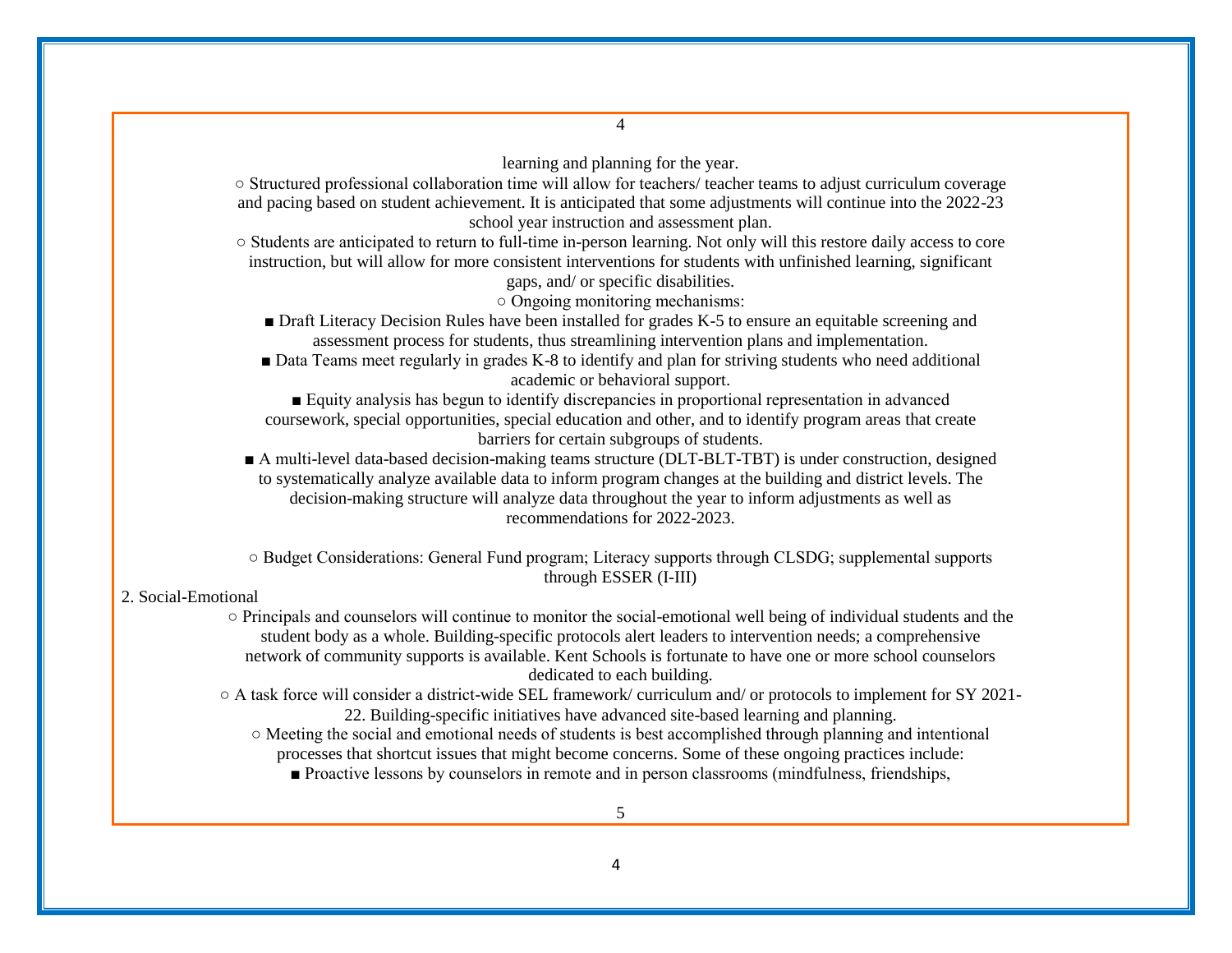|                  | understanding emotions, etc.)                                                                                                            |
|------------------|------------------------------------------------------------------------------------------------------------------------------------------|
|                  | $\blacksquare$ Interviewing new students                                                                                                 |
|                  | ■ Seeking opportunities to spend time with and observe students in various settings                                                      |
|                  | Build meaningful relationships with students                                                                                             |
|                  | ■ Counselor presence/ availability for potentially distressing events, activities, or lesson material.                                   |
|                  | Utilizing Red Flags protocols to identify and address student needs                                                                      |
|                  | Utilizing needs assessments for counselors to gather information from teachers                                                           |
|                  | ■ Professional learning for staff in understanding the social and emotional attributes of all learners,                                  |
|                  | including specific needs associated with particular grade/ age levels, population subgroups, and student                                 |
|                  | identity/ attributes, and with regard to particularly upsetting ongoing circumstances (ex: pandemic, racial                              |
|                  | unrest, loss of student/staff member, etc.)                                                                                              |
|                  | ○ As social and emotional needs are identified, various processes are already in place to address them:                                  |
|                  | $\blacksquare$ Home visits                                                                                                               |
|                  | Formal Wellness checks                                                                                                                   |
|                  | Small group and individual work with school counselors                                                                                   |
|                  | Recommendation for services with community partners (Coleman, Children's Advantage)                                                      |
|                  | O Budget Considerations: General Fund, Title IV, Student Wellness funds)                                                                 |
| 3. Mental Health |                                                                                                                                          |
|                  | ○ Site based counseling services from two outside agencies are offered 3-4 times per week. Identified students are                       |
|                  | referred to administrators or school counselors, who then reach out to parents/guardians/students to offer and                           |
|                  | assist through the agency referral process to start services.                                                                            |
|                  | O Continue practices that support teacher understanding of warning signs and facilitate communication with<br>counselors and principals. |
|                  | O Continue practices that connect school counselors with students and families in need, and with community                               |
|                  | partners as warranted.                                                                                                                   |
|                  | o Specific district-wide initiatives that address student wellbeing concerns include:                                                    |
|                  | Professional learning in SEL, including with Hope4theWounded                                                                             |
|                  | • Professional discourse and learning with regard to equity                                                                              |
|                  | Building and District teams to identify and address forms of systemic racism in our schools                                              |
| 4. Health        |                                                                                                                                          |
|                  | ○ Continue practices to offer vaccination clinics to eligible students and staff just as we have done in the past.                       |
|                  | ○ Continue practices that follow local health department and CDC guidelines for contact tracing, isolation and quarantine.               |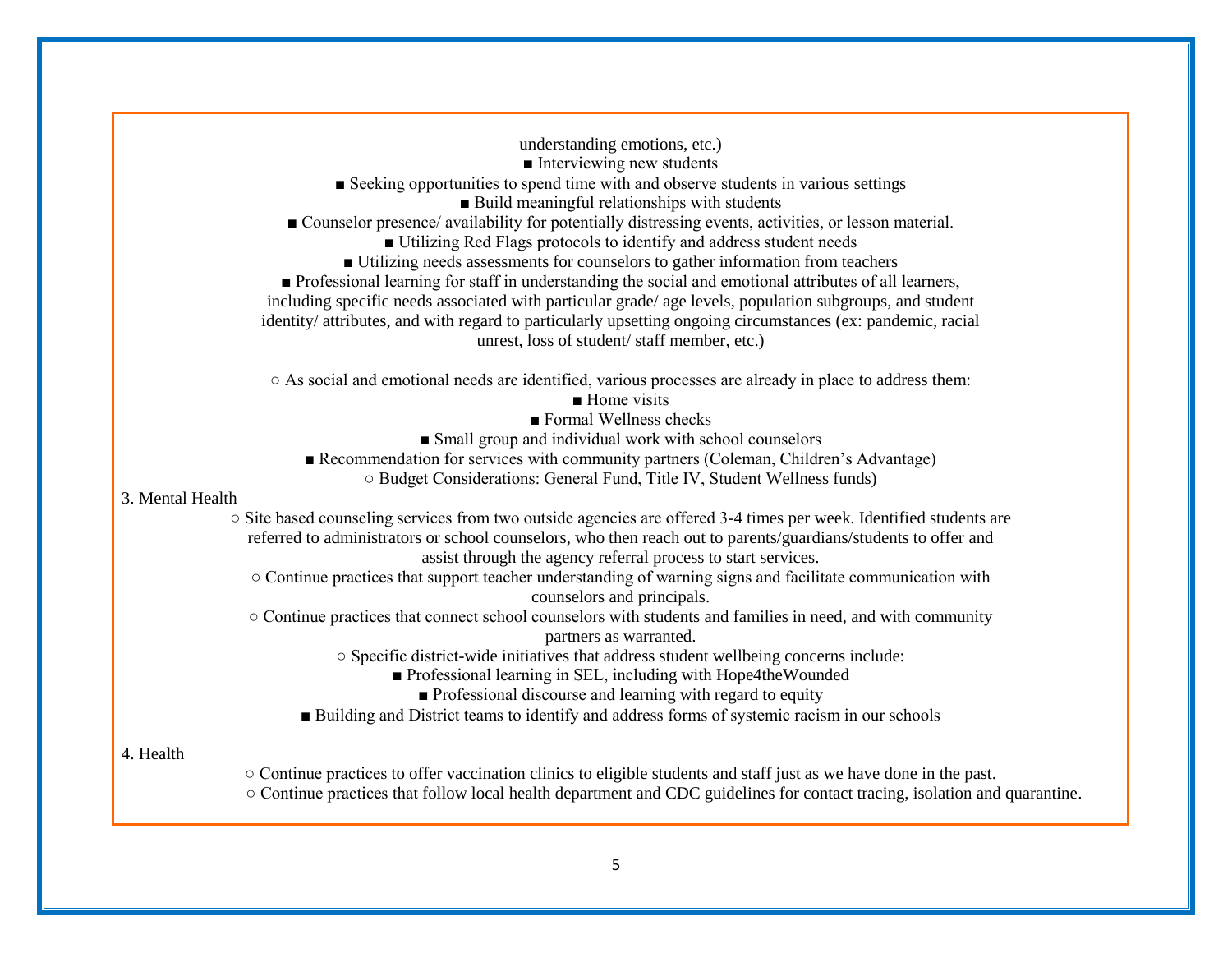5. Food

○ Continue practices to offer students and families the opportunities for food distribution in collaboration between local agencies and centers.

○ Continue practices that provide additional meals over long weekends and holidays working in collaboration with local foundations and food distribution centers.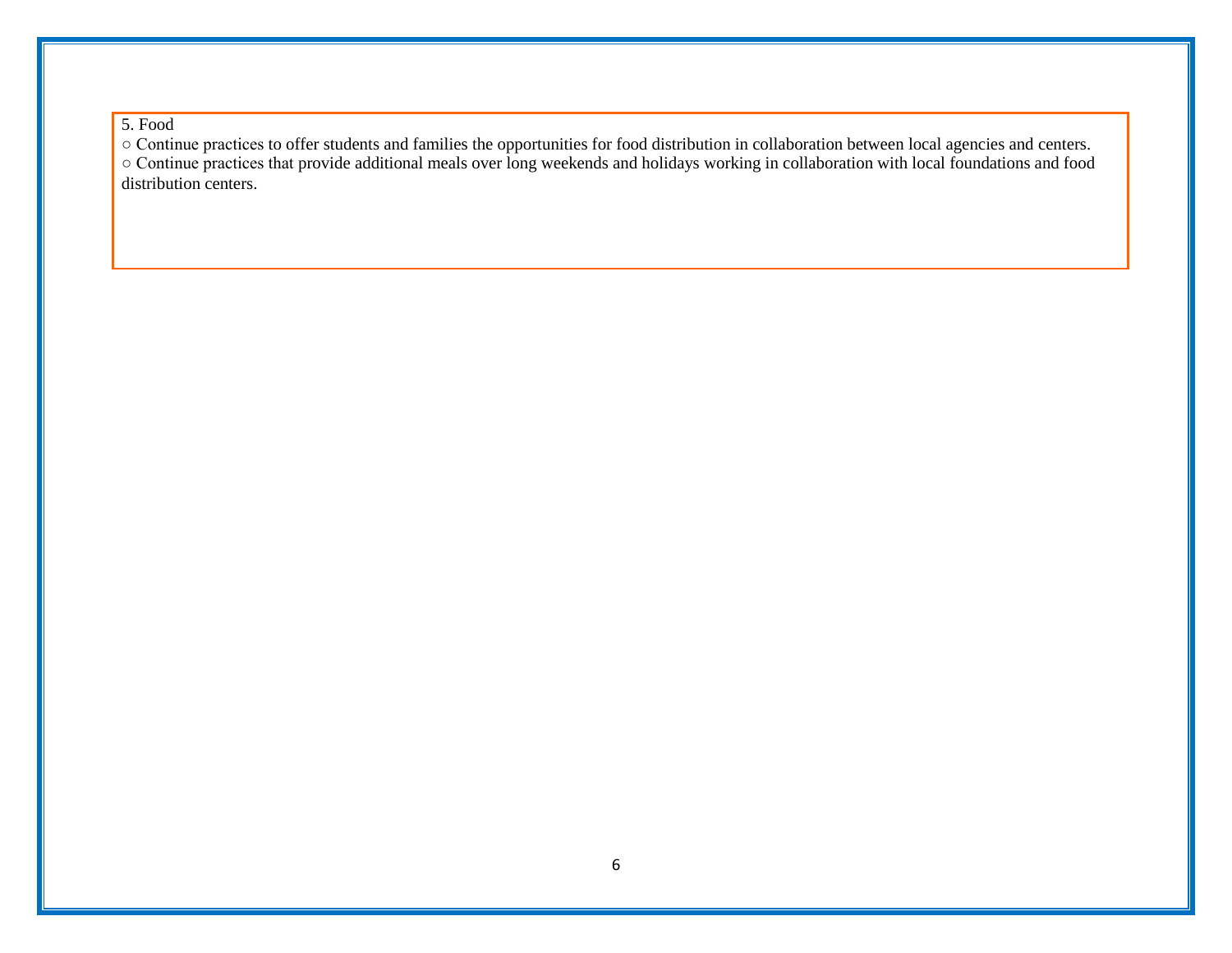## **PERIODIC REVIEW**

- **1.** Describe how you will conduct a review of your plan at least every 6 months. **(We will conduct a mid-year review of our continuity of services plan and provide the Board of Education an update at that time. Our goal is to review this plan every six months through September 30, 2023 and revise plan as needed.)**
- 2. Describe how you will revise the plan as appropriate. **(Revisions to our plan will be documented at the Board of Education Meeting every six months as a follow-up starting in January/ February 2022.)**